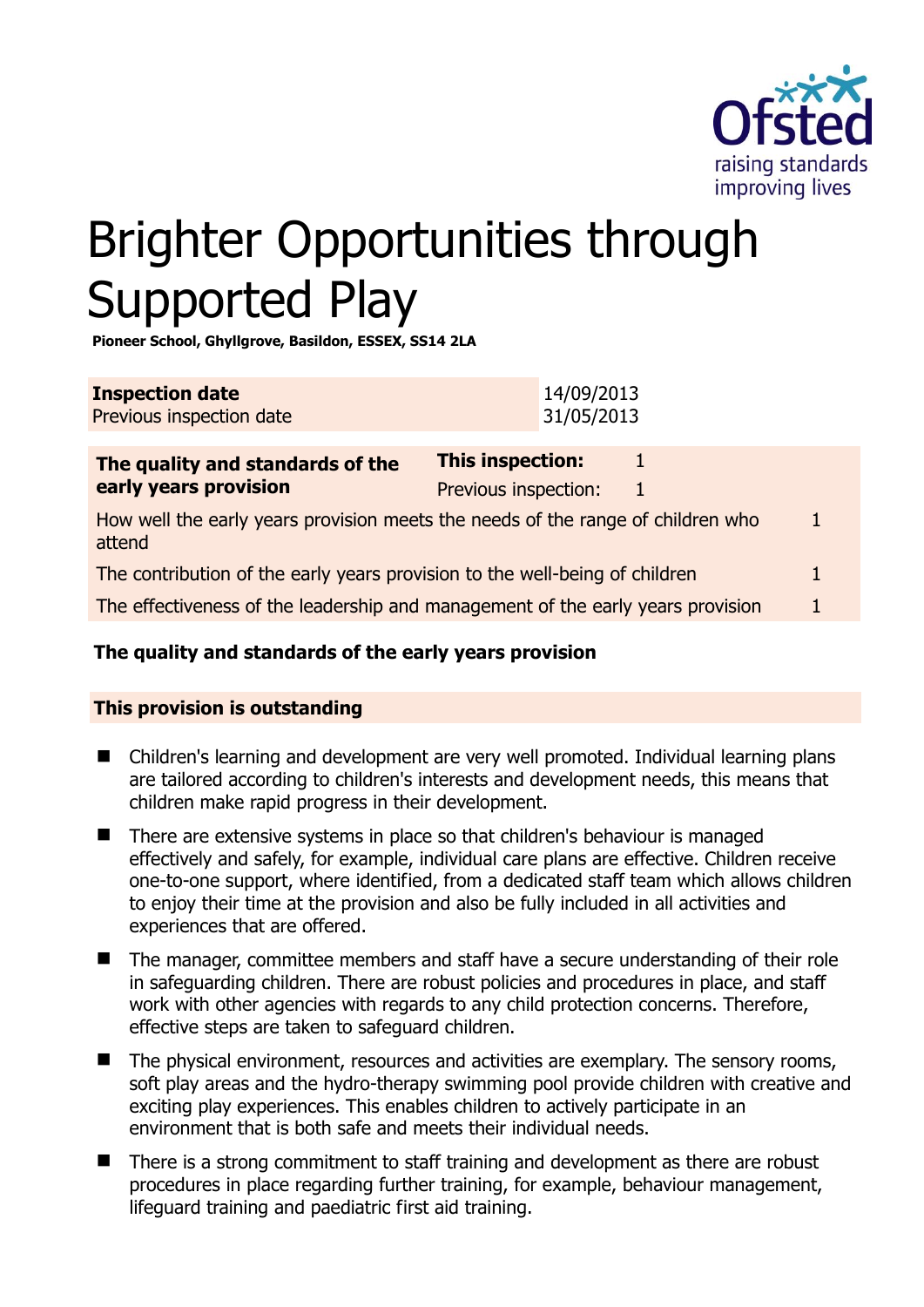### **Information about this inspection**

Inspections of registered early years provision are:

- $\bullet$  scheduled at least once in every inspection cycle the current cycle ends on 31 July 2016
- scheduled more frequently where Ofsted identifies a need to do so, for example where provision was previously judged inadequate
- **•** brought forward in the inspection cycle where Ofsted has received information that suggests the provision may not be meeting the legal requirements of the Early Years Foundation Stage or where assessment of the provision identifies a need for early inspection
- prioritised where we have received information that the provision is not meeting the requirements of the Early Years Foundation Stage and which suggests children may not be safe
- scheduled at the completion of an investigation into failure to comply with the requirements of the Early Years Foundation Stage.

The provision is also registered on the voluntary and compulsory parts of the Childcare Register. This report includes a judgment about compliance with the requirements of that register.

#### **Inspection activities**

- The inspector observed interactions between children and the staff.
- The inspector held discussions with committee members and the manager.
- $\blacksquare$ The inspector discussed the children's educational programmes and ensuring their individual needs are met.
- $\blacksquare$ The inspector discussed safeguarding and behaviour management policies, procedures and practices and looked at relevant documentation.
- $\blacksquare$ The inspector looked at all the areas used by the provision, this includes sensory rooms, soft play area, large hall and swimming pool.

**Inspector**  Lisa Paisley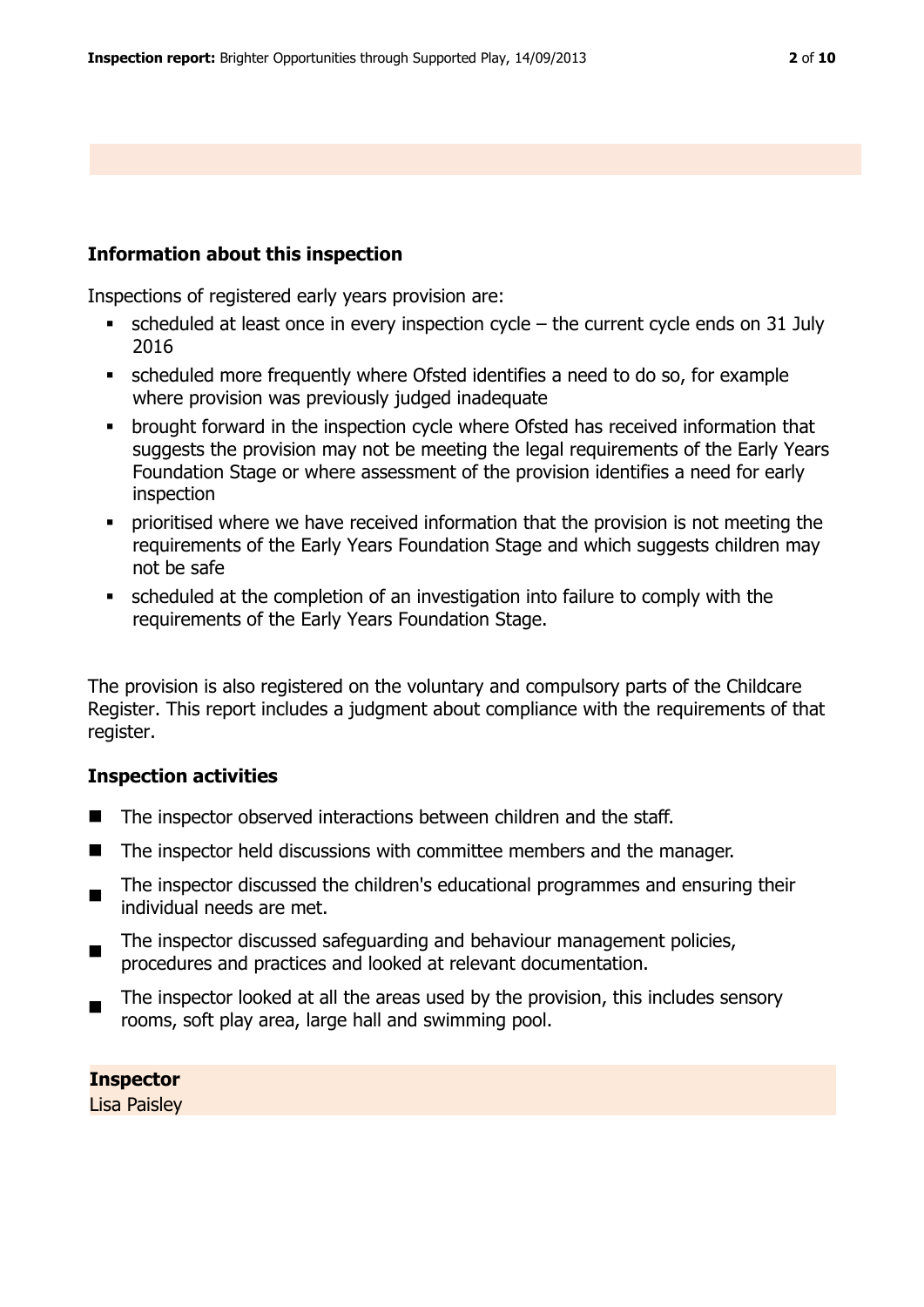# **Full Report**

# **Information about the setting**

Brighter Opportunities through Supported Play was registered in 2009 and is on the Early Years Register and the compulsory and voluntary parts of the Childcare Register. The setting operates from a number of designated rooms with the Pioneer School in Basildon, Essex and is managed by a committee for children and young people with special educational needs and/or disabilities. The provision serves the local area and is accessible to all children. All children share access to a secure outdoor play area.

The provision employs 37 members of child care staff. Of these, 24 hold appropriate early years qualifications at level 3, including 4 staff with Early Years Professional Status or Qualified Teacher Status.

The provision opens offers a Saturday Club and opens from 10am to 3.30pm during school term times. The holiday scheme opens Monday to Friday from 10am to 3.30pm. There are currently 67 children attending and four are in who are in the early years age group. There is a 'Chillzone' club for adults with special educational needs and/or disabilities every other week, and a youth club for children aged 11 years and over, which runs every Thursday from 6.30pm until 8.30pm. The provision provides funded early education for four-year-old children onwards. It supports a number of children who speak English as an additional language and focuses on children with special needs and/or disabilities.

# **What the setting needs to do to improve further**

# **To further improve the quality of the early years provision the provider should:**

■ continue to update self-evaluation so that it is consistently reflective of the setting's current practice to evaluate improvements made.

# **Inspection judgements**

#### **How well the early years provision meets the needs of the range of children who attend**

Brighter Opportunities through Supported Play is an out-of-school provision for children with special educational needs and/or physical disabilities. Children of all ages attend, although the majority of children attending are outside of the early years age range. Staff demonstrate and very good understanding of the Early Years Foundation Stage in meeting children's individual care and learning needs. Children attending have mild to severe disabilities and/or complex care needs and the staff skillfully adapt, plan and prepare activities so that they are individually tailored and children can make rapid progress. Staff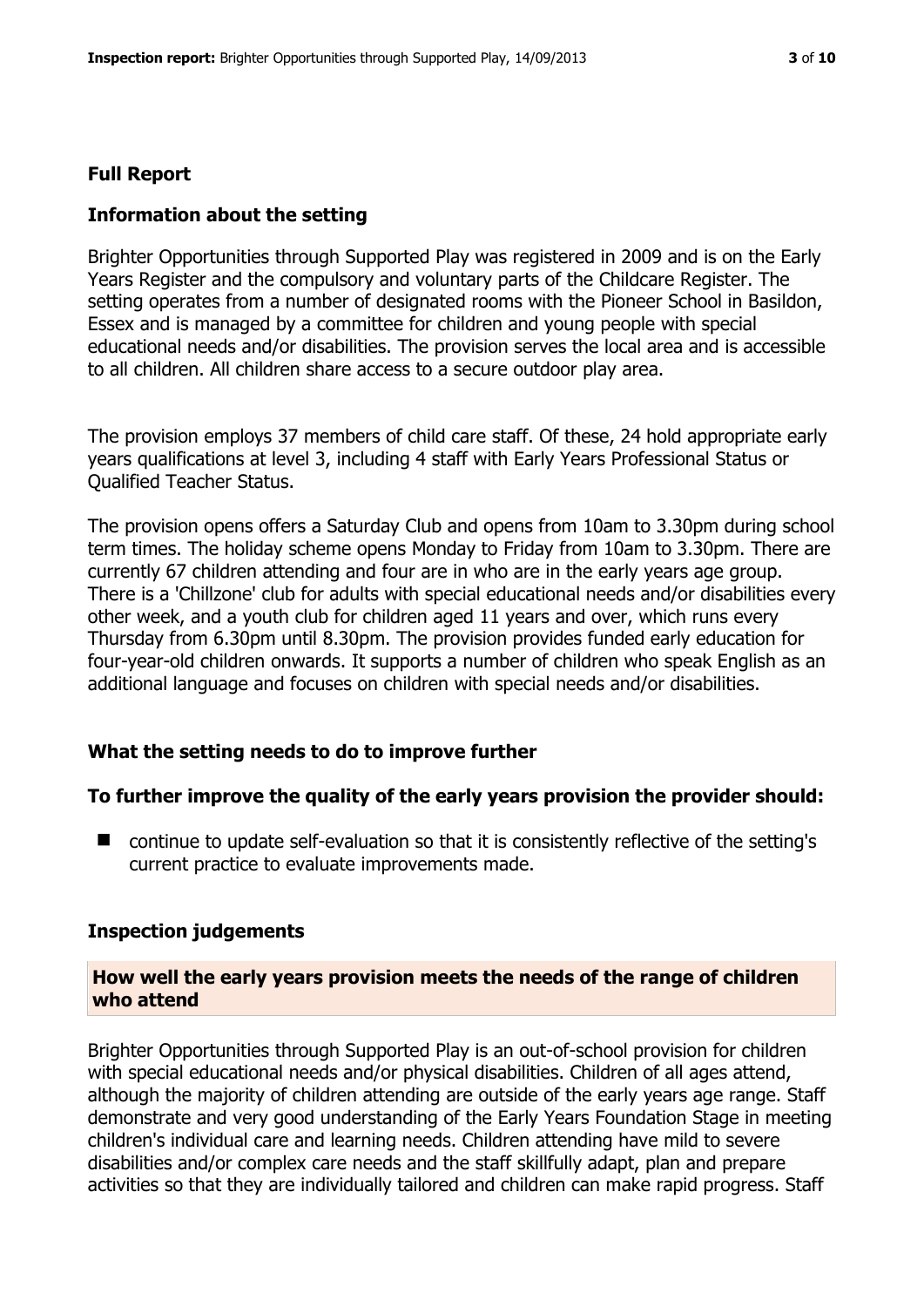accurately assess children's progress and use this effectively to inform the activity plans so they cover the seven areas of learning, consider children's interests and support their ongoing development needs. Children's individual learning journals contains a wealth of information including 'wow' moments and this information is shared with parents. This means that parents are fully informed about their child's care and development. There are exceptional links with other settings that the children attend; this ensures continuity of care is maintained.

Children's play and learning is exceptionally well catered for, as staff the children well and they are able to support them in their emotional well-being. Staff know through a combination of verbal and non-verbal gestures when the child is tired or wants to try another activity. For example, when restless and tired they will spend time in the sensory room on a one-to-one basis. This ensures that children's dignity is maintained and they are treated with respect and all are effectively safeguarded.

Children have extensive opportunities to enjoy physical exercise. The hydro-therapy pool gives children the freedom to move develop their physical skills. Whereas the sensory playrooms promote children's finer physical skills, as they reach for the sound hand prints and the sensory lights. The large hall area and the garden area provides extensive opportunities for children to exercise and enjoy the fresh air. Children particularly enjoy football games and the sensory garden. Specialist hoists located within all play areas allow children to access an extensive range of activity and ensures that they are fully included in all aspects of the setting.

#### **The contribution of the early years provision to the well-being of children**

Staff demonstrate an unquestionable commitment in meeting the complex welfare and emotional needs of all the children that attend the setting. The extremely well organised key person system ensures that staff know children exceptionally well, but also they receive either one-to-one support or more if needed. There are always additional staff available so the provision works with a higher than required ratio of adults to children. Secure attachments and bonds are established between the children and staff, as children are cared for by small teams who know how children's individual care routines and needs. This means that children are consistently provided with outstanding care and support.

There are excellent systems in place to manage a range of complex behaviour needs of the children. This includes effective reassurance and support for children, as staff provide children with clear guidance and explanations which enables children to take control of their behaviour. Staff also record and evaluate behaviour through individual behaviour records and agreed care plans. This is shared with the parents and other health professionals, ensuring professionalism and openness in practices and also vulnerable children are safeguarded.

Many children have a restricted diet, which means that they are limited to what they can eat, therefore, parents provide the snacks for their child. There are very good procedures in place to ensure children who require feeding through gastro tubes are effectively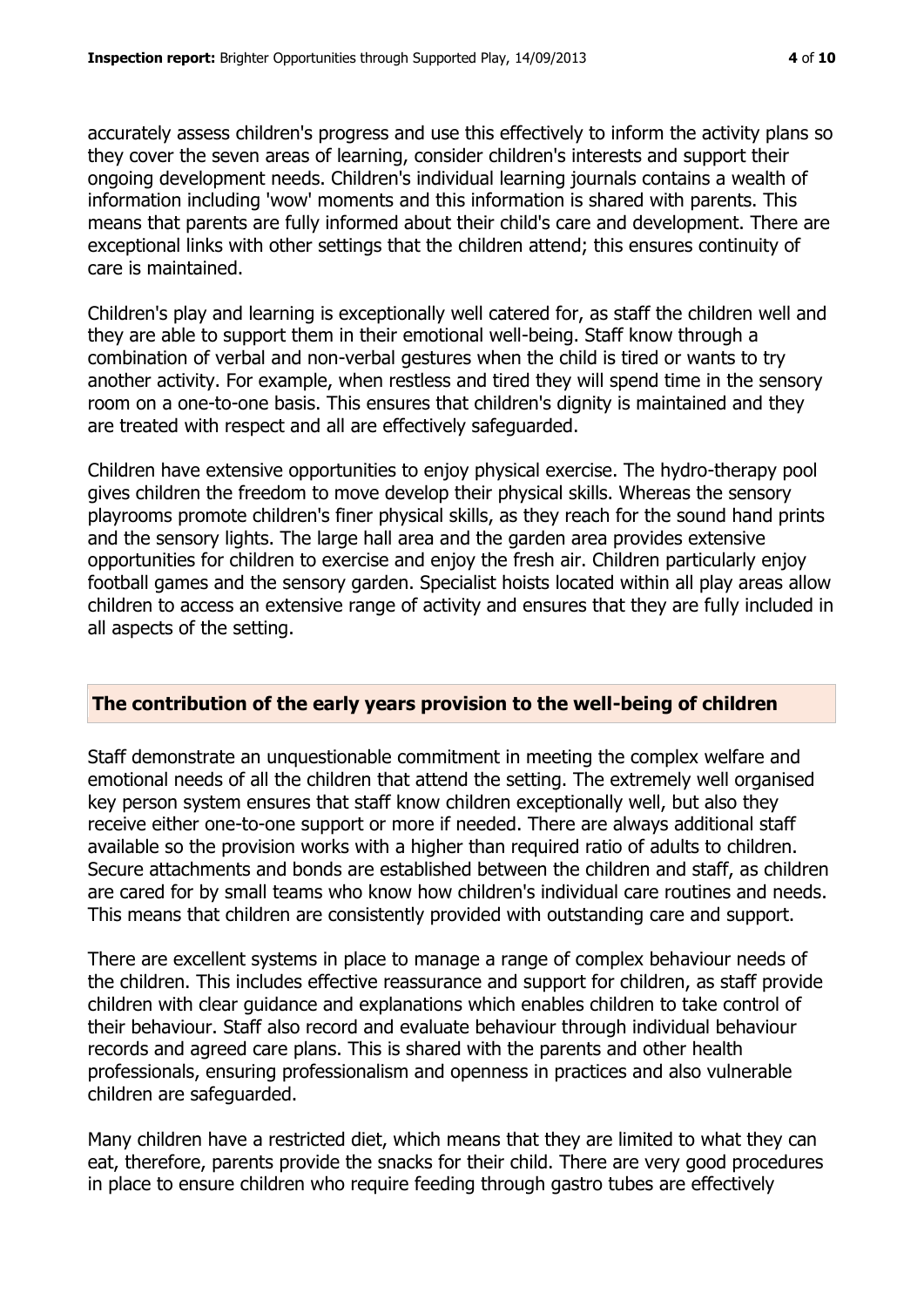supported. A number of staff are medically trained to carry out the procedure which ensures that children's dignity and privacy is sensitively managed. Staff are fully aware of children's complex dietary needs through detailed care forms and children's records. Medical records are reviewed and checked on a regular basis with the parents and other professionals. They are also reviewed at the beginning of each session to ensure high standards or care are maintained and children's good health is extensively promoted.

Children and young adults are able to attend the setting as there is no upper age limit imposed. They are taken on regular trips out, for example, on Saturdays children and young people go to the cinema. There are also trips to adventure activity parks, and bowling. This supports children's personal, social and development, as they experience and learn how to integrate in a range of environments.

#### **The effectiveness of the leadership and management of the early years provision**

There is a strong commitment and passion in providing an outstanding and safe environment for children and young people with special educational needs and/or disabilities. There is a strong management structure in place, as the manager is effectively supported by the committee members. They also have clear roles and responsibilities and as a management team, they have worked very hard to ensure the provision meets the requirements of the Early Years Foundation Stage. Detailed risk assessments are in place and carried out, prior to the children arriving, and staff ensure children arrive and depart safely each day. Each child has their own risk assessment which is used to consider the provision as a whole to ensure it meets the needs and is safe for all children. This means that all children are exceptionally well safeguarded and risks are minimised.

The safeguarding of children is exceptional, as committee members, the manager and staff clearly understand their role in protecting children. All staff know that they are working with children and young people who have complex needs, therefore, effective systems are in place to support them. For example, excellent behaviour management strategies are implemented that both safeguard children and staff, and parents are fully informed of these procedures. The manager has successfully created secure working environment for staff in which staff can discuss in confidence any safeguarding issues. All required safeguarding policies and procedures are in place and understood by all staff; they are meticulously detailed and ensure staff can be confident to follow the procedures if needed. This ensures that children and young people are safeguarded with regards to all aspects of their care.

The manager has a commitment to promoting staff's professional development, as she knows that good highly trained and skilled staff are effective in meeting the needs of the children who attend. There is continuous training and monitoring and this ensures that children's learning, development and medical needs are met. Many children have complex medical needs and staff are trained to administer complex medical procedures, including the storage and preparation of medication. A number of children require medication at set times of the day, therefore staff use a range of monitoring systems that alert them to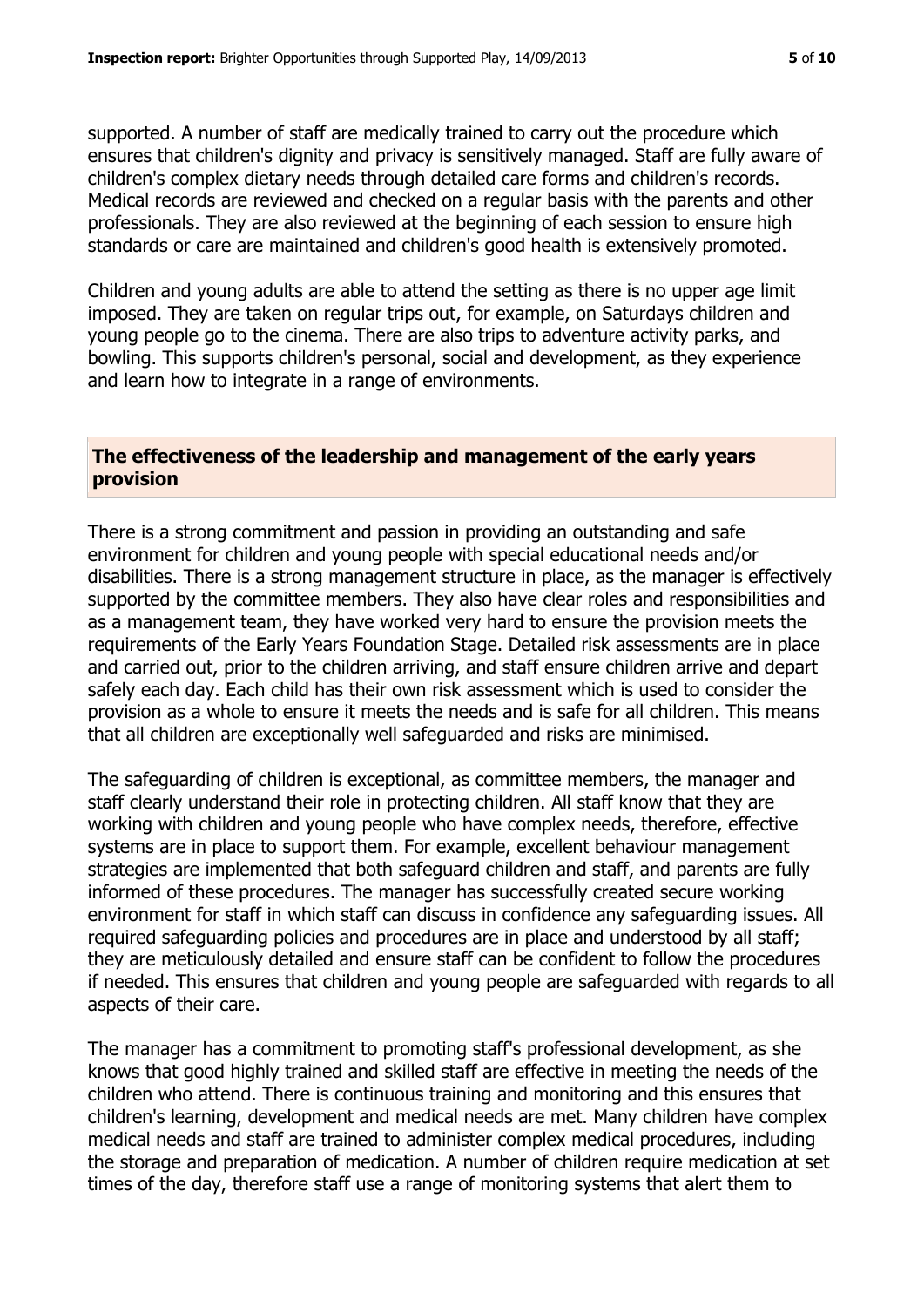times when medication is needed. This ensures that children receive their medication at the correct time while attending the setting.

Brighter Opportunities through Supported Play is a unique setting as they successfully adapt the learning and development requirements with the complex health and care needs of the children who attend. The management and staff team evaluate and monitor the effectiveness of the setting, although these can be updated with some minor changes so that the evaluation reflects current practices within the setting and enables good evaluation of the improvements made. There are excellent relationships between parents and other professionals, as all parties involved are committed to meeting children's needs. The views of parents are sought through verbal feedback and parents are regularly updated with regards to changes in care plans. This helps inform children's development and learning, but also funding applications to provide additional resources and activities for children.

#### **The Childcare Register**

| The requirements for the compulsory part of the Childcare Register are | <b>Met</b> |
|------------------------------------------------------------------------|------------|
| The requirements for the voluntary part of the Childcare Register are  | <b>Met</b> |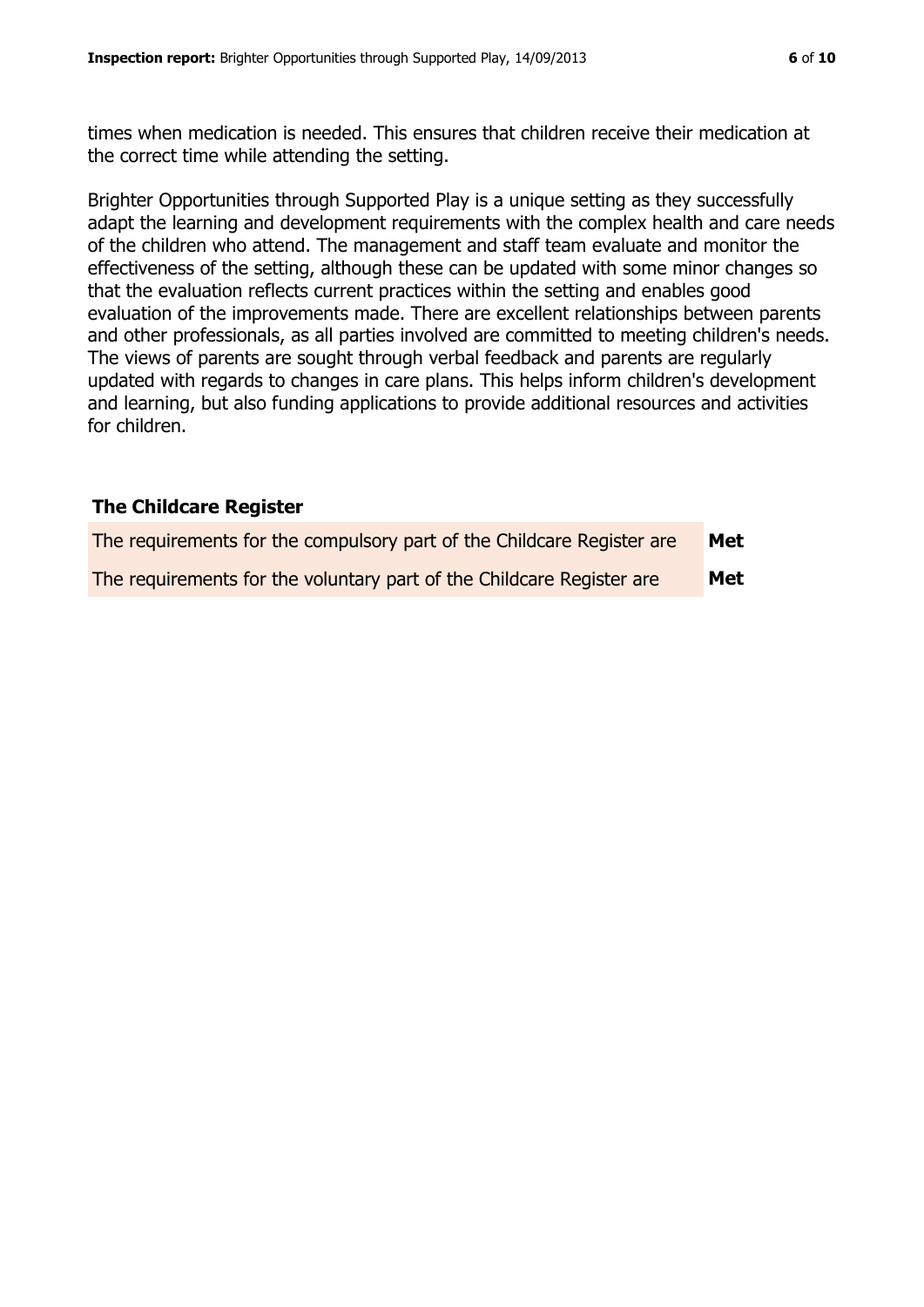# **What inspection judgements mean**

# **Registered early years provision**

| Grade   | <b>Judgement</b> | <b>Description</b>                                                                                                                                                                                                                                                                                                                                                                 |
|---------|------------------|------------------------------------------------------------------------------------------------------------------------------------------------------------------------------------------------------------------------------------------------------------------------------------------------------------------------------------------------------------------------------------|
| Grade 1 | Outstanding      | Outstanding provision is highly effective in meeting the needs<br>of all children exceptionally well. This ensures that children are<br>very well prepared for the next stage of their learning.                                                                                                                                                                                   |
| Grade 2 | Good             | Good provision is effective in delivering provision that meets<br>the needs of all children well. This ensures children are ready<br>for the next stage of their learning.                                                                                                                                                                                                         |
| Grade 3 | Satisfactory     | Satisfactory provision is performing less well than expectations<br>in one or more of the key areas. It requires improvement in<br>order to be good.                                                                                                                                                                                                                               |
| Grade 4 | Inadequate       | Provision that is inadequate requires significant improvement<br>and/or enforcement action. The provision is failing to give<br>children an acceptable standard of early years education and/or<br>is not meeting the safeguarding and welfare requirements of<br>the Early Years Foundation Stage. It will be inspected again<br>within 12 months of the date of this inspection. |
| Met     |                  | The provision has no children on roll. The inspection judgement<br>is that the provider continues to meet the requirements for<br>registration.                                                                                                                                                                                                                                    |
| Not met |                  | The provision has no children on roll. The inspection judgement<br>is that the provider does not meet the requirements for<br>registration.                                                                                                                                                                                                                                        |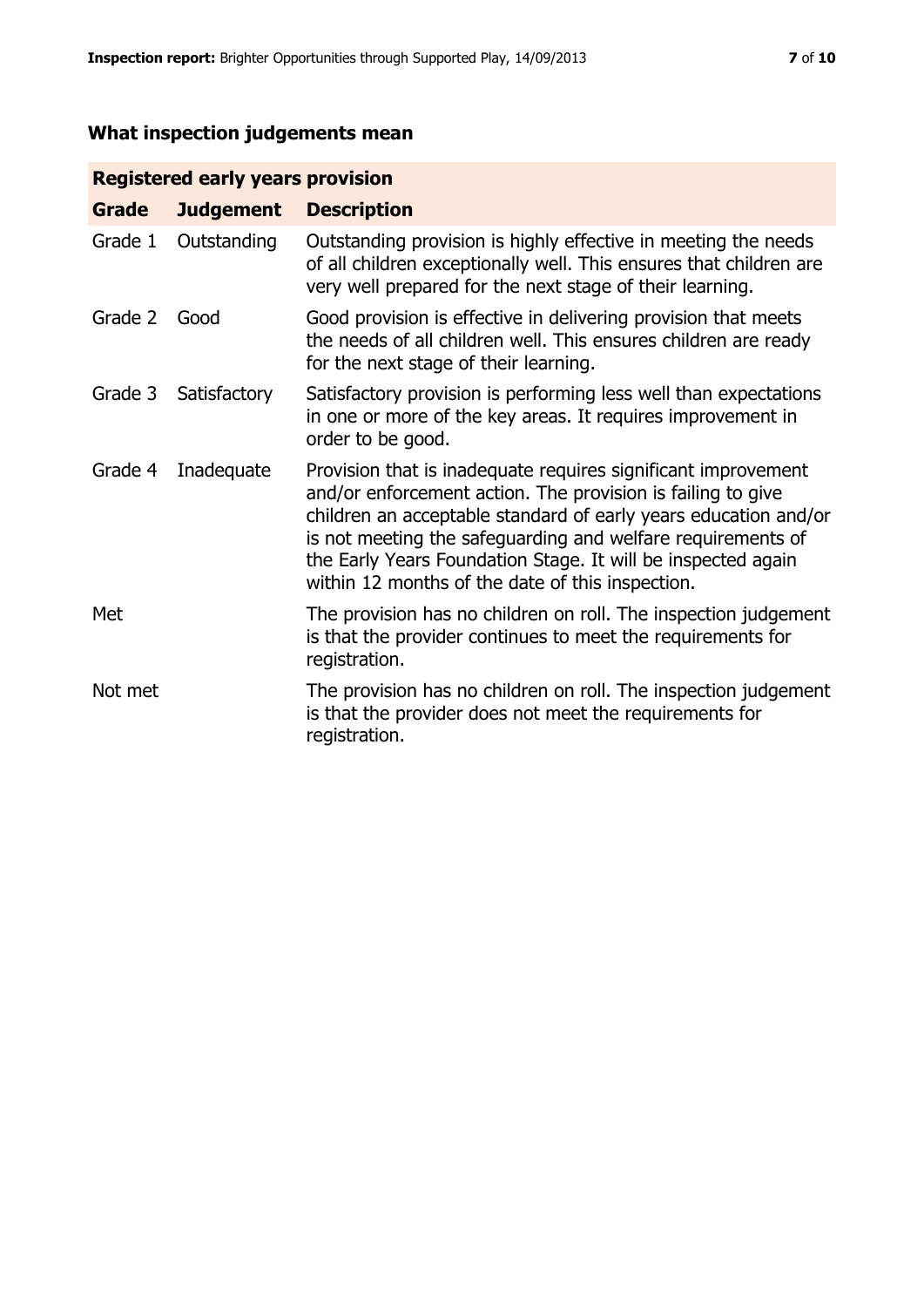#### **Inspection**

This inspection was carried out by Ofsted under sections 49 and 50 of the Childcare Act 2006 on the quality and standards of provision that is registered on the Early Years Register. The registered person must ensure that this provision complies with the statutory framework for children's learning, development and care, known as the Early Years Foundation Stage.

#### **Setting details**

| Unique reference number       | EY377742                                                |
|-------------------------------|---------------------------------------------------------|
| <b>Local authority</b>        | Essex                                                   |
| <b>Inspection number</b>      | 932416                                                  |
| <b>Type of provision</b>      |                                                         |
| <b>Registration category</b>  | Childcare - Non-Domestic                                |
| Age range of children         | $0 - 17$                                                |
| <b>Total number of places</b> | 26                                                      |
| Number of children on roll    | 67                                                      |
| <b>Name of provider</b>       | Brighter Opportunities Through Supported Play<br>(BOSP) |
| Date of previous inspection   | 31/05/2013                                              |
| <b>Telephone number</b>       | 01277 624300                                            |

Any complaints about the inspection or the report should be made following the procedures set out in the quidance *'Complaints procedure: raising concerns and making complaints* about Ofsted', which is available from Ofsted's website: www.ofsted.gov.uk. If you would like Ofsted to send you a copy of the guidance, please telephone 0300 123 4234, or email enquiries@ofsted.gov.uk.

# **Type of provision**

For the purposes of this inspection the following definitions apply:

Full-time provision is that which operates for more than three hours. These are usually known as nurseries, nursery schools and pre-schools and must deliver the Early Years Foundation Stage. They are registered on the Early Years Register and pay the higher fee for registration.

Sessional provision operates for more than two hours but does not exceed three hours in any one day. These are usually known as pre-schools, kindergartens or nursery schools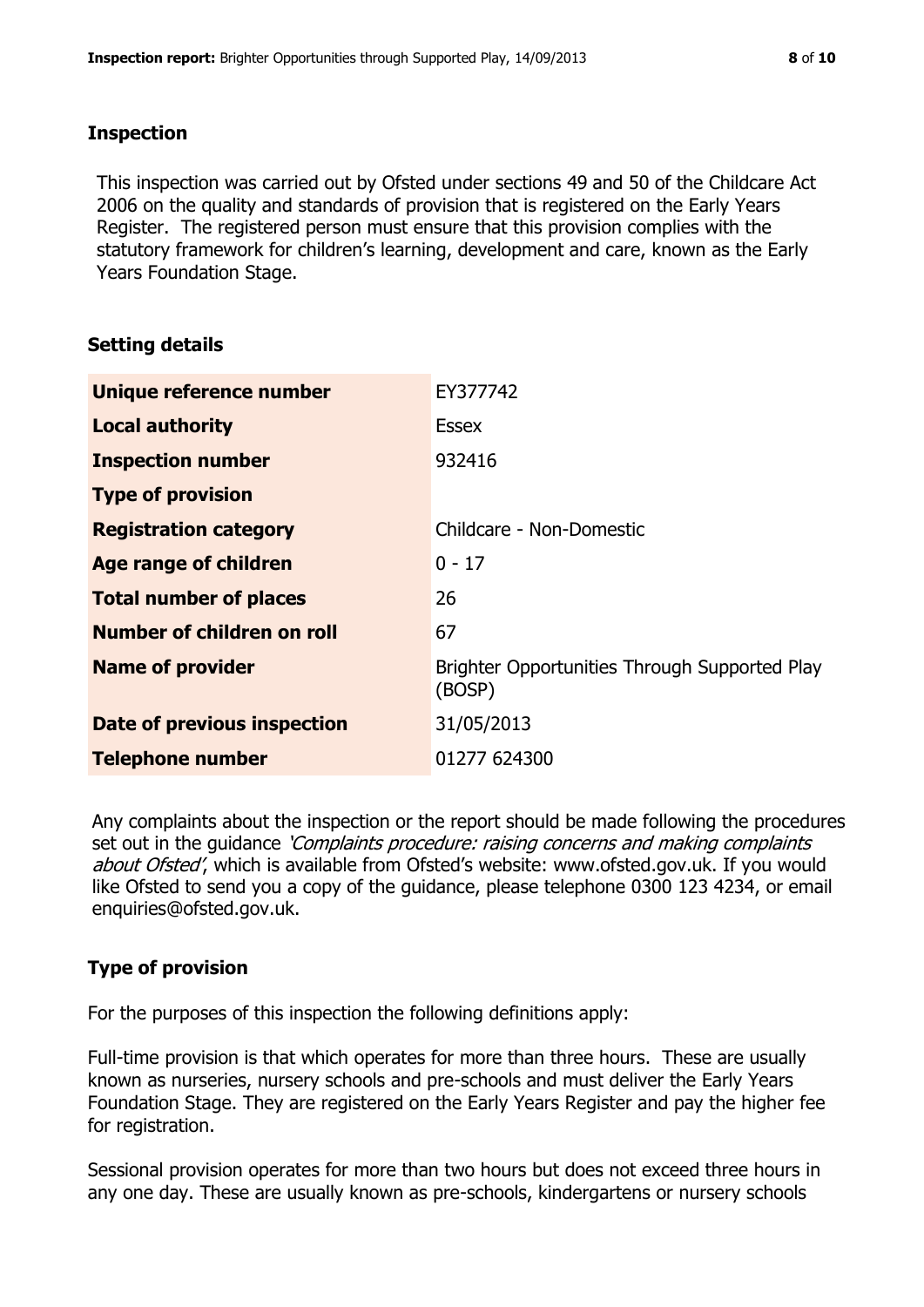and must deliver the Early Years Foundation Stage. They are registered on the Early Years Register and pay the lower fee for registration.

Childminders care for one or more children where individual children attend for a period of more than two hours in any one day. They operate from domestic premises, which are usually the childminder's own home. They are registered on the Early Years Register and must deliver the Early Years Foundation Stage.

Out of school provision may be sessional or full-time provision and is delivered before or after school and/or in the summer holidays. They are registered on the Early Years Register and must deliver the Early Years Foundation Stage. Where children receive their Early Years Foundation Stage in school these providers do not have to deliver the learning and development requirements in full but should complement the experiences children receive in school.